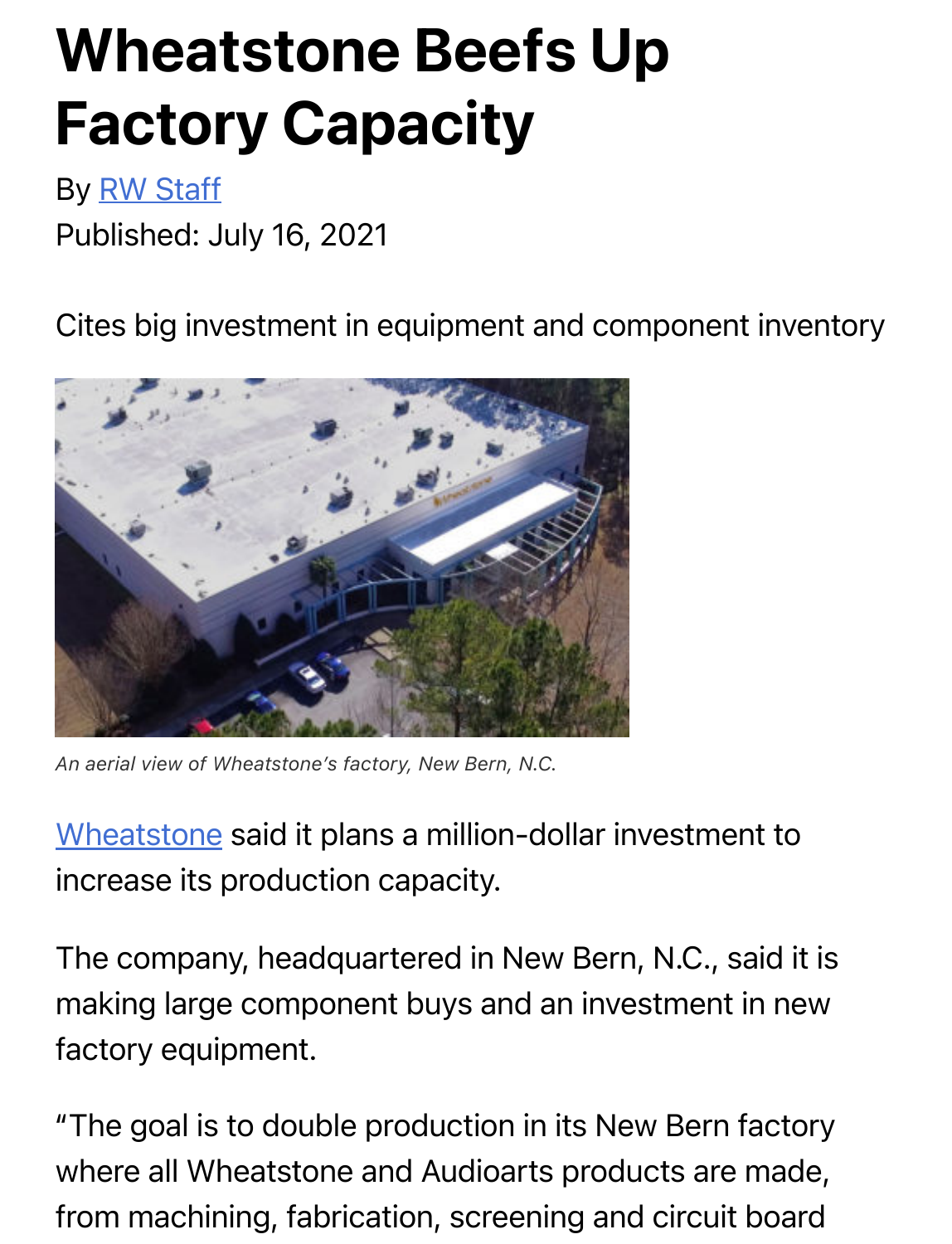surface mount to final testing and AoIP system [configuration," it stated in a release.](https://www.radioworld.com/tech-and-gear/products/wheatstone-rolls-out-the-blade-4)

## *[Read: Wheatstone Rolls Out the Blade 4]*

Wheatstone quoted Production Manager Matt Wilson saying that by keeping manufacturing in-house, it can respond more quickly to changes and have better control over a "volatile" supply chain.

Additions to the factory include a second multi-axis CNC mill and a larger-format brake press for precision metal work. Wheatstone also was an early adopter of surface-mount manufacturing technology, and plans to add another surface-mount machine to its floor to support manufacturing of its consoles, Blades and audio processors.



*A new Omada press brake is prepped for service.*